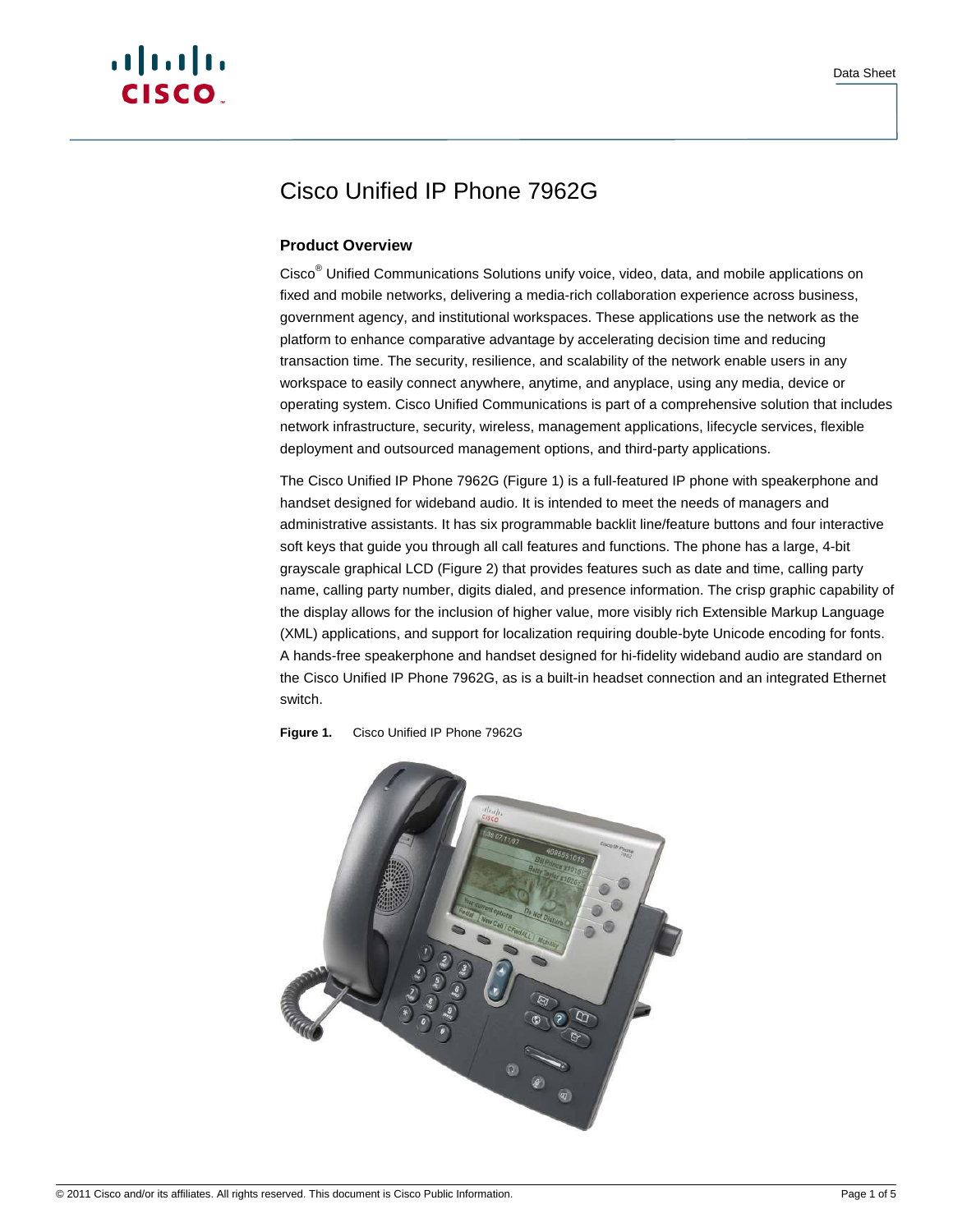| 11:35 07/11/07<br>宗                                           | 4085551015                         |
|---------------------------------------------------------------|------------------------------------|
| 云 Bill Prince x1015<br><b>From Jim Setter</b><br>Ŧ.<br>(1014) | x1015%<br>x1020<br>$5\frac{6}{12}$ |
| Connected                                                     | Disturb <sup>O</sup>               |
| <b>EndCall</b><br>Hold                                        | Transfer<br>more                   |

#### **Figure 2.** Close-Up of Display and Lighted Line Keys

#### **Features and Benefits**

The Cisco Unified IP Phone 7962G is designed to grow with your organization and enhancements to your system capabilities. The dynamic feature set allows the phone to keep pace with your requirements through regular software updates. Firmware changes can be downloaded from Cisco.com. No hands-on moves and changes are required with the phone—you can simply pick up the phone and move to a new location anywhere on your network. The Cisco Unified IP Phone 7962G also provides many accessibility features. Table 1 lists the phone's features.

**Table 1.** Cisco Unified IP Phone 7962G Features

| <b>Feature</b>                             | <b>Description/Benefit</b>                                                                                                                                                                                                                                                                                                                                                                                                                                                                                                                                                                                              |
|--------------------------------------------|-------------------------------------------------------------------------------------------------------------------------------------------------------------------------------------------------------------------------------------------------------------------------------------------------------------------------------------------------------------------------------------------------------------------------------------------------------------------------------------------------------------------------------------------------------------------------------------------------------------------------|
| <b>Display</b>                             | 5-inch (12.5 cm), high-resolution (320 x 222), graphical monochrome 4-bit grayscale display.<br>Allows for greater flexibility of features and applications, and significantly expands the<br>information viewed when using features such as Services, Information, Messages, and<br>Directory. Display also supports localization requiring double-byte Unicode encoding for<br>fonts.                                                                                                                                                                                                                                 |
| <b>Wideband Audio</b>                      | Support for wideband (G.722 codec, adherence to TIA 920), including handset, headset,<br>and speakerphone (see Q&A for details).                                                                                                                                                                                                                                                                                                                                                                                                                                                                                        |
| <b>Codec Support</b>                       | G.711a, G.711µ, G.729a, G.729ab, G.722, and iLBC audio compression codecs are<br>supported (see Q&A for details).                                                                                                                                                                                                                                                                                                                                                                                                                                                                                                       |
| Speakerphone                               | Full-duplex speakerphone with acoustic echo cancellation.                                                                                                                                                                                                                                                                                                                                                                                                                                                                                                                                                               |
| <b>Messages Key</b>                        | Provide direct access to voicemail.                                                                                                                                                                                                                                                                                                                                                                                                                                                                                                                                                                                     |
| <b>Directories Key</b>                     | Ready access to missed, received or placed calls (plus intercom history and directories).<br>Incoming messages are identified and categorized on the display, allowing users to quickly<br>and effectively return calls using direct dial-back capability. Corporate directory integrates<br>with the Lightweight Directory Access Protocol Version 3 (LDAP3) standard directory.                                                                                                                                                                                                                                       |
| <b>Settings Key</b>                        | Allows user to adjust display contrast, select background images (if available), and select<br>ringer sounds through the User Preference menu. Network Configuration preferences also<br>can be set up (usually by the system administrator). Configuration can be set up either<br>automatically or manually for Dynamic Host Control Protocol (DHCP), Trivial File Transfer<br>Protocol (TFTP), Cisco Unified Communications Manager, and backup Cisco Unified<br>Communications Manager instances. Other available Settings submenus include Device<br>Configuration, Security Configuration, and Model Information. |
| Services Key                               | Allows users to quickly access diverse information such as weather, stocks, quote of the<br>day, or any Web-based information using XML.                                                                                                                                                                                                                                                                                                                                                                                                                                                                                |
| <b>Help Button</b>                         | Online Help gives users information about the phone keys, buttons, and features.                                                                                                                                                                                                                                                                                                                                                                                                                                                                                                                                        |
| Speakerphone, Mute,<br>and Headset Buttons | Speakerphone includes Speaker On/Off, Microphone Mute, and Headset buttons that are lit<br>when active. For added security, the audible dual tone multifrequency (DTMF) tones are<br>masked when the speakerphone mode is used.                                                                                                                                                                                                                                                                                                                                                                                         |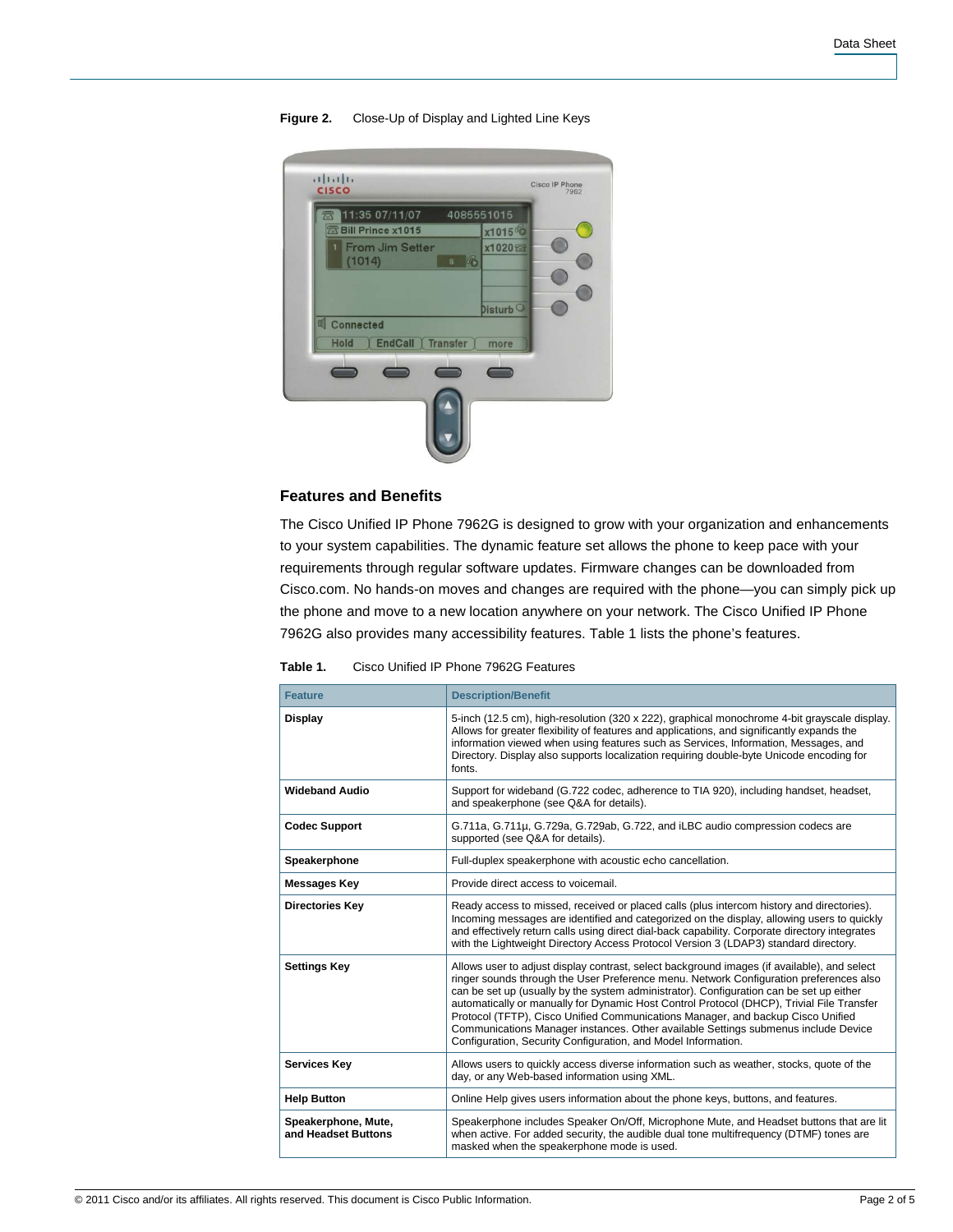| <b>Ethernet Switch</b><br>Internal 2-port Cisco Ethernet switch allows for a direct connection to a 10/100BASE-T<br>Ethernet network through an RJ-45 interface with single LAN connectivity for both the phone<br>and a colocated PC. System administrator can designate separate VLANs (802.1Q) for the<br>PC and phone, providing improved security and reliability of voice and data traffic.<br><b>Headset Port</b><br>Dedicated headset port eliminates the need for a separate headset amplifier and allows the<br>handset to remain in its cradle, making headset use simpler. Both wideband (G.722) and<br>narrowband headsets are supported.<br><b>Volume Control</b><br>Provides easy decibel-level adjustments for the speakerphone, handset, headset, and<br>ringer. The handset is hearing aid-compatible. Additional volume control gain can be<br>achieved using an inline handset amplifier.<br><b>Adjustable Foot-Stand</b><br>Stand is adjustable from flat to 60 degrees to provide optimum display viewing and<br>comfortable use of all buttons and keys. The foot-stand is keyed to match standard wall-jack<br>configurations for wall mounting. Optional wall-mount brackets are also offered.<br><b>Expansion Module Support</b><br>An optional add-on module, the Cisco Unified IP Phone Expansion Module 7914, provides<br>14 additional buttons for programming directory numbers or speed dials. Up to two<br>expansion modules can be used.<br><b>Multiple Ring Tones</b><br>More than 24 defined user-selectable ring tones are available. Ring tones may also be<br>personalized through use of the Cisco Unified Phone Application Suite.<br><b>Americans with Disabilities</b><br>Handset is hearing aid-compatible and meets Federal Communications Commission (FCC)<br>loudness requirements for the Americans with Disabilities Act (ADA). Section 508 loudness<br><b>Act (ADA) Features</b><br>requirements can be achieved using industry-standard inline handset amplifiers such as<br>Walker Equipment W-10 or CE-100 amplifiers. Dial pad is also ADA-compliant.<br><b>Quality of Service</b><br>Supports differentiated services code point (DSCP) and 802.1Q/p standards.<br>(QoS) Options<br>Positive device identity through X.509v3 Certificates, digitally signed images,<br><b>Security</b><br>cryptographically secure provisioning, and secure signaling and secure media with AES-<br>128. Cryptography is not enabled by default and may only be enabled through a<br>cryptographically enabled CUCM. The phone also contains an 802.1X supplicant and<br>supports EAPOL pass-through.<br><b>Language Support</b><br>Built-in support for more than 30 languages (dependent on Cisco Unified Communications<br>Manager version).<br><b>Configuration Options</b><br>IP address assignment can be statically configured or configured through the DHCP client. |  |
|---------------------------------------------------------------------------------------------------------------------------------------------------------------------------------------------------------------------------------------------------------------------------------------------------------------------------------------------------------------------------------------------------------------------------------------------------------------------------------------------------------------------------------------------------------------------------------------------------------------------------------------------------------------------------------------------------------------------------------------------------------------------------------------------------------------------------------------------------------------------------------------------------------------------------------------------------------------------------------------------------------------------------------------------------------------------------------------------------------------------------------------------------------------------------------------------------------------------------------------------------------------------------------------------------------------------------------------------------------------------------------------------------------------------------------------------------------------------------------------------------------------------------------------------------------------------------------------------------------------------------------------------------------------------------------------------------------------------------------------------------------------------------------------------------------------------------------------------------------------------------------------------------------------------------------------------------------------------------------------------------------------------------------------------------------------------------------------------------------------------------------------------------------------------------------------------------------------------------------------------------------------------------------------------------------------------------------------------------------------------------------------------------------------------------------------------------------------------------------------------------------------------------------------------------------------------------------------------------------------------------------------------------------------------------------------------------------------------------------------------------------------------------------------------------------------------------------------------------------------------------------------------------------------------|--|
|                                                                                                                                                                                                                                                                                                                                                                                                                                                                                                                                                                                                                                                                                                                                                                                                                                                                                                                                                                                                                                                                                                                                                                                                                                                                                                                                                                                                                                                                                                                                                                                                                                                                                                                                                                                                                                                                                                                                                                                                                                                                                                                                                                                                                                                                                                                                                                                                                                                                                                                                                                                                                                                                                                                                                                                                                                                                                                                     |  |
|                                                                                                                                                                                                                                                                                                                                                                                                                                                                                                                                                                                                                                                                                                                                                                                                                                                                                                                                                                                                                                                                                                                                                                                                                                                                                                                                                                                                                                                                                                                                                                                                                                                                                                                                                                                                                                                                                                                                                                                                                                                                                                                                                                                                                                                                                                                                                                                                                                                                                                                                                                                                                                                                                                                                                                                                                                                                                                                     |  |
|                                                                                                                                                                                                                                                                                                                                                                                                                                                                                                                                                                                                                                                                                                                                                                                                                                                                                                                                                                                                                                                                                                                                                                                                                                                                                                                                                                                                                                                                                                                                                                                                                                                                                                                                                                                                                                                                                                                                                                                                                                                                                                                                                                                                                                                                                                                                                                                                                                                                                                                                                                                                                                                                                                                                                                                                                                                                                                                     |  |
|                                                                                                                                                                                                                                                                                                                                                                                                                                                                                                                                                                                                                                                                                                                                                                                                                                                                                                                                                                                                                                                                                                                                                                                                                                                                                                                                                                                                                                                                                                                                                                                                                                                                                                                                                                                                                                                                                                                                                                                                                                                                                                                                                                                                                                                                                                                                                                                                                                                                                                                                                                                                                                                                                                                                                                                                                                                                                                                     |  |
|                                                                                                                                                                                                                                                                                                                                                                                                                                                                                                                                                                                                                                                                                                                                                                                                                                                                                                                                                                                                                                                                                                                                                                                                                                                                                                                                                                                                                                                                                                                                                                                                                                                                                                                                                                                                                                                                                                                                                                                                                                                                                                                                                                                                                                                                                                                                                                                                                                                                                                                                                                                                                                                                                                                                                                                                                                                                                                                     |  |
|                                                                                                                                                                                                                                                                                                                                                                                                                                                                                                                                                                                                                                                                                                                                                                                                                                                                                                                                                                                                                                                                                                                                                                                                                                                                                                                                                                                                                                                                                                                                                                                                                                                                                                                                                                                                                                                                                                                                                                                                                                                                                                                                                                                                                                                                                                                                                                                                                                                                                                                                                                                                                                                                                                                                                                                                                                                                                                                     |  |
|                                                                                                                                                                                                                                                                                                                                                                                                                                                                                                                                                                                                                                                                                                                                                                                                                                                                                                                                                                                                                                                                                                                                                                                                                                                                                                                                                                                                                                                                                                                                                                                                                                                                                                                                                                                                                                                                                                                                                                                                                                                                                                                                                                                                                                                                                                                                                                                                                                                                                                                                                                                                                                                                                                                                                                                                                                                                                                                     |  |
|                                                                                                                                                                                                                                                                                                                                                                                                                                                                                                                                                                                                                                                                                                                                                                                                                                                                                                                                                                                                                                                                                                                                                                                                                                                                                                                                                                                                                                                                                                                                                                                                                                                                                                                                                                                                                                                                                                                                                                                                                                                                                                                                                                                                                                                                                                                                                                                                                                                                                                                                                                                                                                                                                                                                                                                                                                                                                                                     |  |
|                                                                                                                                                                                                                                                                                                                                                                                                                                                                                                                                                                                                                                                                                                                                                                                                                                                                                                                                                                                                                                                                                                                                                                                                                                                                                                                                                                                                                                                                                                                                                                                                                                                                                                                                                                                                                                                                                                                                                                                                                                                                                                                                                                                                                                                                                                                                                                                                                                                                                                                                                                                                                                                                                                                                                                                                                                                                                                                     |  |
|                                                                                                                                                                                                                                                                                                                                                                                                                                                                                                                                                                                                                                                                                                                                                                                                                                                                                                                                                                                                                                                                                                                                                                                                                                                                                                                                                                                                                                                                                                                                                                                                                                                                                                                                                                                                                                                                                                                                                                                                                                                                                                                                                                                                                                                                                                                                                                                                                                                                                                                                                                                                                                                                                                                                                                                                                                                                                                                     |  |
|                                                                                                                                                                                                                                                                                                                                                                                                                                                                                                                                                                                                                                                                                                                                                                                                                                                                                                                                                                                                                                                                                                                                                                                                                                                                                                                                                                                                                                                                                                                                                                                                                                                                                                                                                                                                                                                                                                                                                                                                                                                                                                                                                                                                                                                                                                                                                                                                                                                                                                                                                                                                                                                                                                                                                                                                                                                                                                                     |  |

#### **Table 2.** Cisco Unified IP Phone 7962G Product Specifications

| <b>Specification</b>               | <b>Description</b>                                                                                                                                                                                                                                                                                                                                                                                                                                              |
|------------------------------------|-----------------------------------------------------------------------------------------------------------------------------------------------------------------------------------------------------------------------------------------------------------------------------------------------------------------------------------------------------------------------------------------------------------------------------------------------------------------|
| Dimensions (H x W x D)             | 8.2 x 10.5 x 6 in. (20.32 x 26.67 x 15.24 cm)                                                                                                                                                                                                                                                                                                                                                                                                                   |
| Weight                             | $3.5$ lb $(1.6$ kg)                                                                                                                                                                                                                                                                                                                                                                                                                                             |
| <b>Phone-Casing Composition</b>    | Acrylonitrile butadiene styrene (ABS) plastic in textured dark gray color with silver bezel                                                                                                                                                                                                                                                                                                                                                                     |
| <b>Power</b>                       | Supports IEEE 802.3af PoE (Class 2). Also supports Cisco Prestandard Power over<br>Ethernet (PoE), allowing powering from any of the Cisco Inline Power-capable blades and<br>boxes, plus Cisco midspan. 48VDC is required; it can be supplied locally at the desktop<br>using an optional AC-to-DC power supply (part number CP-PWR-CUBE-3=) or power<br>injector (CP-PWR-INJ=). Local power options require a corresponding AC country cord (see<br>Table 6). |
| <b>Phone Software Requirements</b> | Supported in 8.3(2) and greater                                                                                                                                                                                                                                                                                                                                                                                                                                 |
| <b>Call Control compatibility</b>  | Supported in Cisco Unified Communications Manager Versions 4.1(3) sr5b, 4.2(3) sr2b,<br>$4.3(1), 5.1.1(b), 5.1(2), 6.0(1)$ and greater<br>Supported in Cisco Unified Communications Express and SRST Version 4.1                                                                                                                                                                                                                                                |
| <b>Signaling Protocols</b>         | Skinny Client Control Protocol (SCCP) and Session Initiation Protocol (SIP) with Cisco call<br>control                                                                                                                                                                                                                                                                                                                                                          |

#### **Table 3.** Temperature Ratings

| Temperature Variable         | <b>Description</b>         |
|------------------------------|----------------------------|
| <b>Operating Temperature</b> | 32 to 104 F (0 to 40 °C)   |
| <b>Relative Humidity</b>     | 10 to 95% (noncondensing)  |
| <b>Storage Temperature</b>   | 14 to 140 F (-10 to 60 °C) |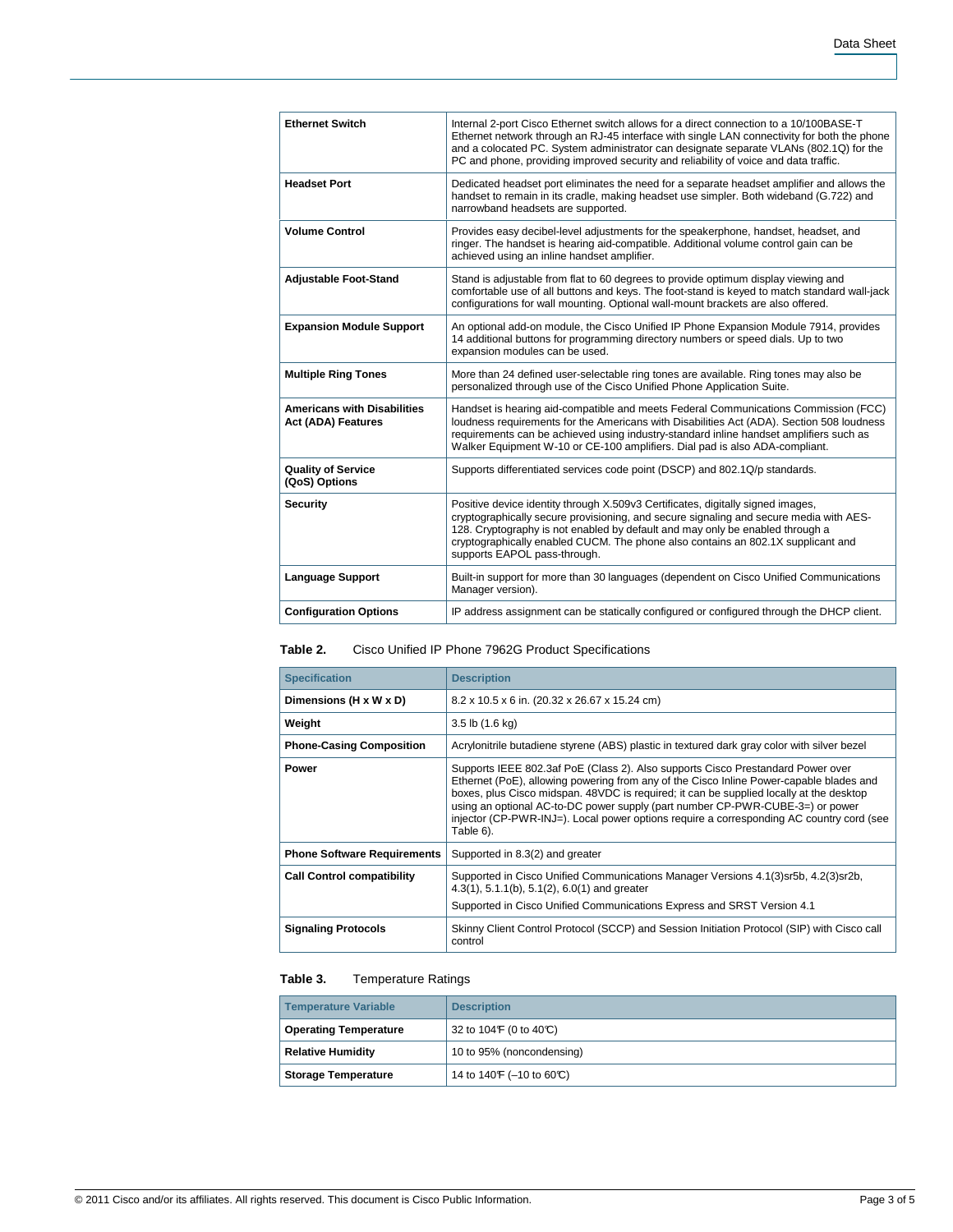#### **Certifications—Compliance and Safety**

Refer to the following link:

[http://www.cisco.com/univercd/cc/td/doc/product/voice/c\\_ipphon/english/ipp7960/iphrcsi3.htm.](http://www.cisco.com/univercd/cc/td/doc/product/voice/c_ipphon/english/ipp7960/iphrcsi3.htm)

#### **Ordering Information**

To place an order, visit the [Cisco Ordering Home Page.](http://www.cisco.com/web/ordering/or13/or8/order_customer_help_how_to_order_listing.html) To download software, visit the [Cisco](http://www.cisco.com/public/sw-center/)  **[Software Center](http://www.cisco.com/public/sw-center/).** 

| Table 4. | Ordering Information-Phone/license |
|----------|------------------------------------|
|----------|------------------------------------|

| <b>Part Number</b>   | <b>Description</b>                                                                                                        |
|----------------------|---------------------------------------------------------------------------------------------------------------------------|
| CP-7962G             | Cisco Unified IP Phone 7962G                                                                                              |
| CP-7962G=            | Cisco Unified IP Phone 7962G, spare                                                                                       |
| CP-7962G-CH1         | Cisco Unified IP Phone 7962G, for Channels, with one station user license                                                 |
| <b>CP-7962G-CCME</b> | Cisco Unified IP Phone 7962G, for Channels, with one Cisco Unified Communications<br>Manager Express station user license |

Note: All Cisco Unified IP phones require the purchase of a phone technology license, regardless of call protocol being used.

#### **Table 5.** Ordering Information—Accessories

| <b>Part Number</b>        | <b>Description</b>                                                                                                                                                                                                                                                                                                                                              |
|---------------------------|-----------------------------------------------------------------------------------------------------------------------------------------------------------------------------------------------------------------------------------------------------------------------------------------------------------------------------------------------------------------|
| $CP-7914=$                | 14-button expansion module. Up to two modules may be used.                                                                                                                                                                                                                                                                                                      |
| <b>CP-LCKNGWALLMOUNT=</b> | Locking wall-mounting kit, flat (recommended version)                                                                                                                                                                                                                                                                                                           |
| CP-WALLMOUNTKIT=          | Nonlocking wall-mounting kit, slanted                                                                                                                                                                                                                                                                                                                           |
| CP-LCKNGWALLMNT2=         | Locking wall-mounting kit, slanted                                                                                                                                                                                                                                                                                                                              |
| $CP-PWR-CUBE-3=$          | Local power adapter for sites where PoE is not available; refer to Table 6 to select the<br>correct regional power cord. CP-PWR-CUBE-3= is compatible with and can replace CP-<br>$PWR$ -CUBE-2=.                                                                                                                                                               |
| $CP-PWR-INJ=$             | Single-port midspan power injector with integrated power supply, specifically designed and<br>tested for use with all Cisco Unified IP Phones. May be used as an alternative to the existing<br>Cisco phone local power adapter (CP-PWR-CUBE-3=), and can support a maximum<br>distance of 100 meters between an unpowered switch and a Cisco Unified IP Phone. |

| Table 6. | Ordering Information-AC Country Power Cords |  |
|----------|---------------------------------------------|--|
|----------|---------------------------------------------|--|

| <b>Part Number</b> | <b>Description</b>        |
|--------------------|---------------------------|
| CP-PWR-CORD-AP=    | Asia Pacific              |
| CP-PWR-CORD-AR=    | Argentina                 |
| CP-PWR-CORD-AU=    | Australia                 |
| CP-PWR-CORD-CE=    | <b>European Community</b> |
| CP-PWR-CORD-CN=    | China                     |
| CP-PWR-CORD-JP=    | Japan                     |
| CP-PWR-CORD-NA=    | North America             |
| CP-PWR-CORD-SW=    | Switzerland               |
| CP-PWR-CORD-UK=    | United Kingdom            |

#### **Cisco Unified Communications Services**

Cisco and our certified partners can help you deploy a secure, resilient Cisco Unified Communications solution, meeting aggressive deployment schedules and accelerating business advantage. Our portfolio of services is based on proven methodologies for unifying voice, video, data, and mobile applications on fixed and mobile networks.